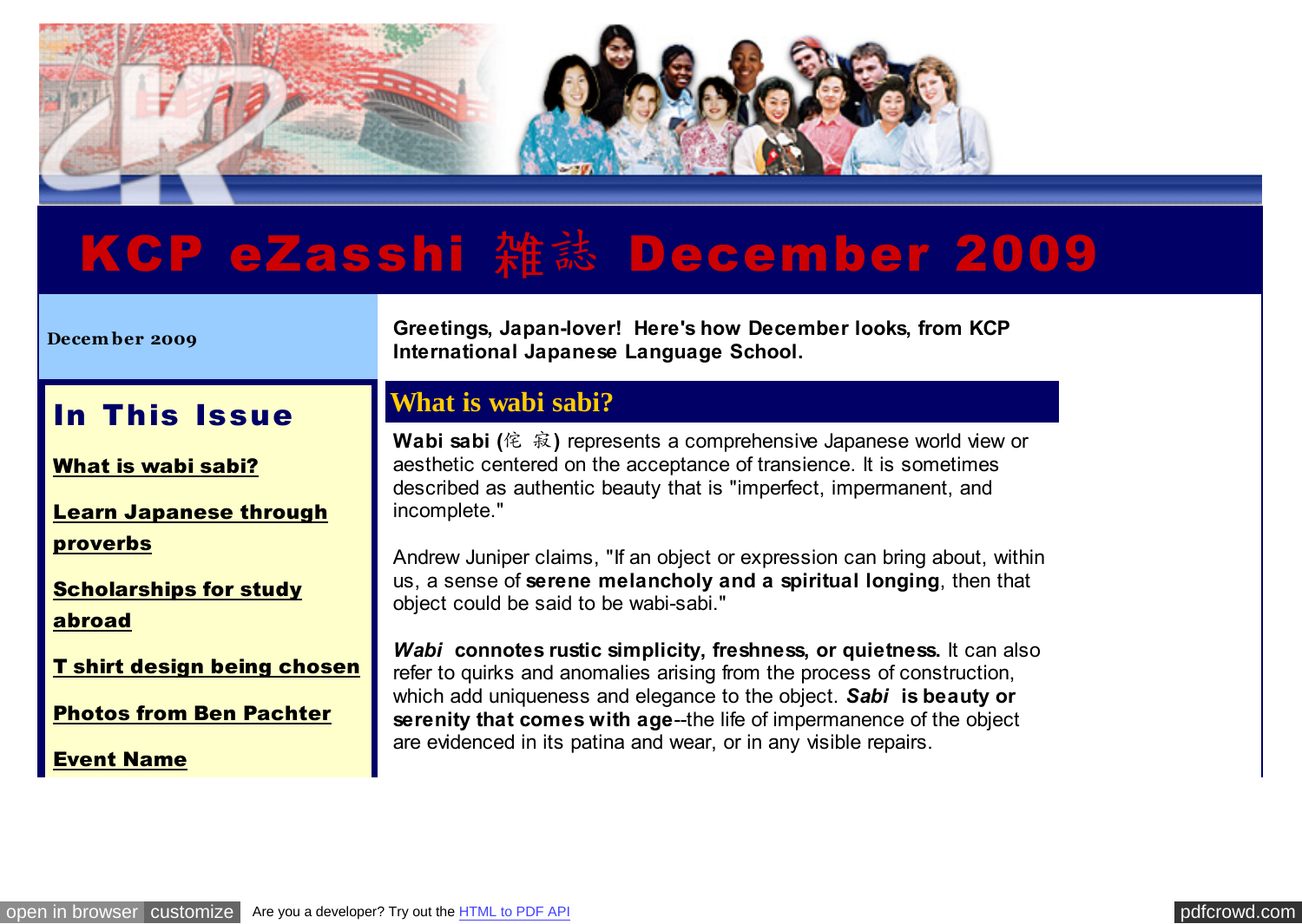

Wabi sabi is a kind of training. The student of wabi sabi learns to find the most simple objects--say, fading autumn leaves--interesting, fascinating, and beautiful. Wabi sabi can change our perception of our world: a chip or crack in a vase makes it more interesting, giving the object greater meditative value.

Similarly, materials that age such as bare wood, paper, and fabric become more interesting as they **change over time**. For more, see the **[Wikipedia entry on wabi sabi](http://pdfcrowd.com/redirect/?url=http%3a%2f%2fen.wikipedia.org%2fwiki%2fWabi_sabi&id=in-110620232759-b879d2df)**. It's a profound consolation in this world of instant fashion, random communications, and planned obsolescence.

## **Learn Japanese through proverbs**

二兎を追う者は 一兎をも得ず

Romaji--Ni usagi wo ou mono wa ichi usagi wo mo ezu. Literally--One who chases after two hares won't catch even one. Meaning--Trying to do two things at once will make you fail at both.

## Scholarships for study abroad

You may qualify for study abroad scholarships on the basis of personal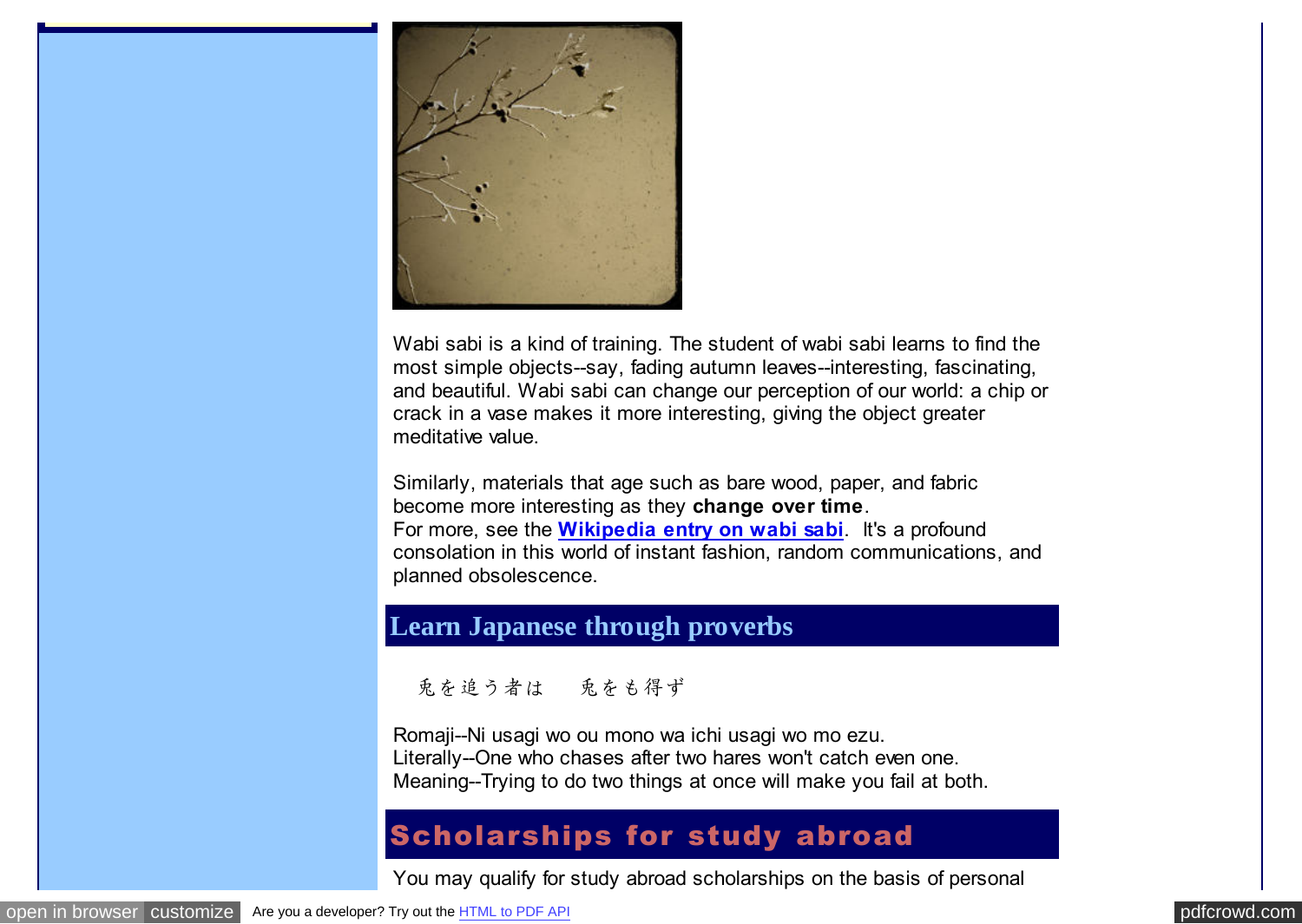attributes (ethnic/religious background, parents' employment, children of veterans, descendants of immigrants), or on academic focus, major, or career path. The challenge for you is to find appropriate, relevant funding. Be sure to ask in your school's study abroad office as well.



Here is a starting list to help you.

#### **[Bridging Scholarships for Study in Japan](http://pdfcrowd.com/redirect/?url=http%3a%2f%2fwww.aatj.org%2fatj%2fstudyabroad%2fscholarships.html&id=in-110620232759-b879d2df)**

Sponsored by the Assn. of Teachers of Japanese, these scholarships provide assistance of up to \$4,000 to qualified students for study at an eligible program in Japan.

#### **[Freeman Awards for Study in Asia](http://pdfcrowd.com/redirect/?url=http%3a%2f%2fwww.iie.org%2fpgms%2ffreeman-asia%2f&id=in-110620232759-b879d2df)**

From the Institute of Int'l Education (IEE), these awards provide funds for study abroad in East and Southeast Asia, \$3,000-\$7,000, depending on program length.

#### **[Gilman International Scholarship Program](http://pdfcrowd.com/redirect/?url=http%3a%2f%2fwww.iie.org%2fgilman%2f&id=in-110620232759-b879d2df)**

Offered through the U.S. Dept. of State Bureau of Educational and Cultural Affairs and administered by IEE, these study abroad awards are for U.S. citizen and national students who receive federal need-based aid under Title IV: Pell Grants, Federal Work-Study, Stafford Loans, Perkins, Loans, and Supplemental Educational Opportunity Grants. Awards are up to \$5,000, depending on length of program.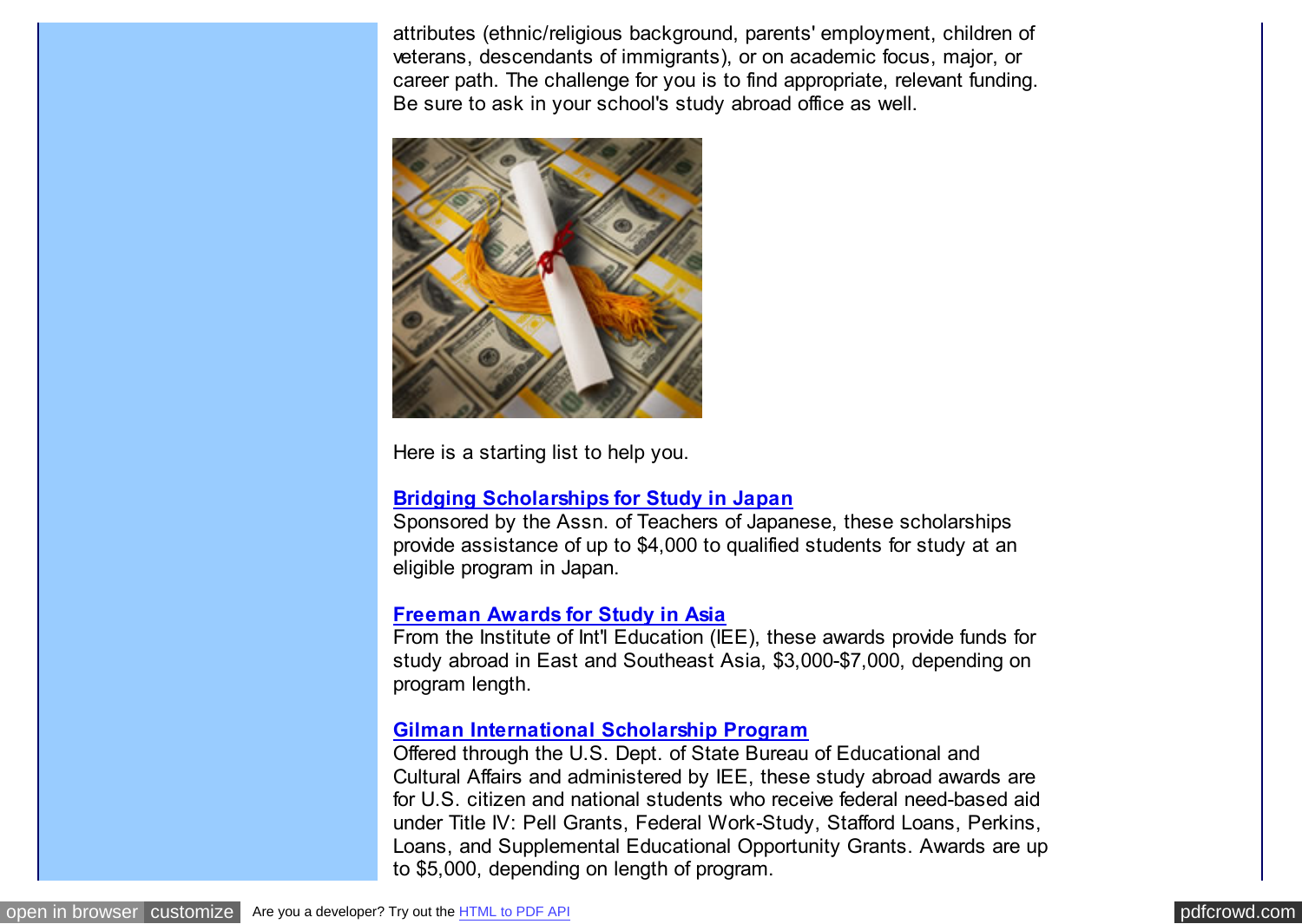#### **[Millennium Scholars Program](http://pdfcrowd.com/redirect/?url=http%3a%2f%2fwww.millenniumsociety.org%2fscholars_program.html&id=in-110620232759-b879d2df)**

Offered through the Millennium Society, these awards are for students ages 17-25 in an accredited, undergraduate, degree-granting college or university that offers a cross-cultural environment who have verifiable need for financial assistance.

#### **[Rotary Foundation Ambassadorial Scholarships](http://pdfcrowd.com/redirect/?url=http%3a%2f%2fwww.rotary.org%2ffoundation%2feducational%2famb_scho%2findex.html&id=in-110620232759-b879d2df)**

These are awarded for study or training in another country where Rotary Clubs are located. Available awards: Cultural Ambassadorial Scholarship, Academic-Year Ambassadorial Scholarship, and Multi-Year Scholarship.

Good luck in your scholarship hunt. For more information on KCP costs, budgeting, and financial aid, **[click here](http://pdfcrowd.com/redirect/?url=http%3a%2f%2fwww.kcpinternational.com%2ffinances%2fcosts.html&id=in-110620232759-b879d2df)**.

## T shirt design being chosen

The deadline has passed, and we're currently evaluating submissions. Thanks to all of you who entered! The KCP T shirt will make its appearance soon.

## **Photos from Ben Pachter**

Ben, a KCP alum and accomplished photographer, has chronicled quite a bit of "life in Japan."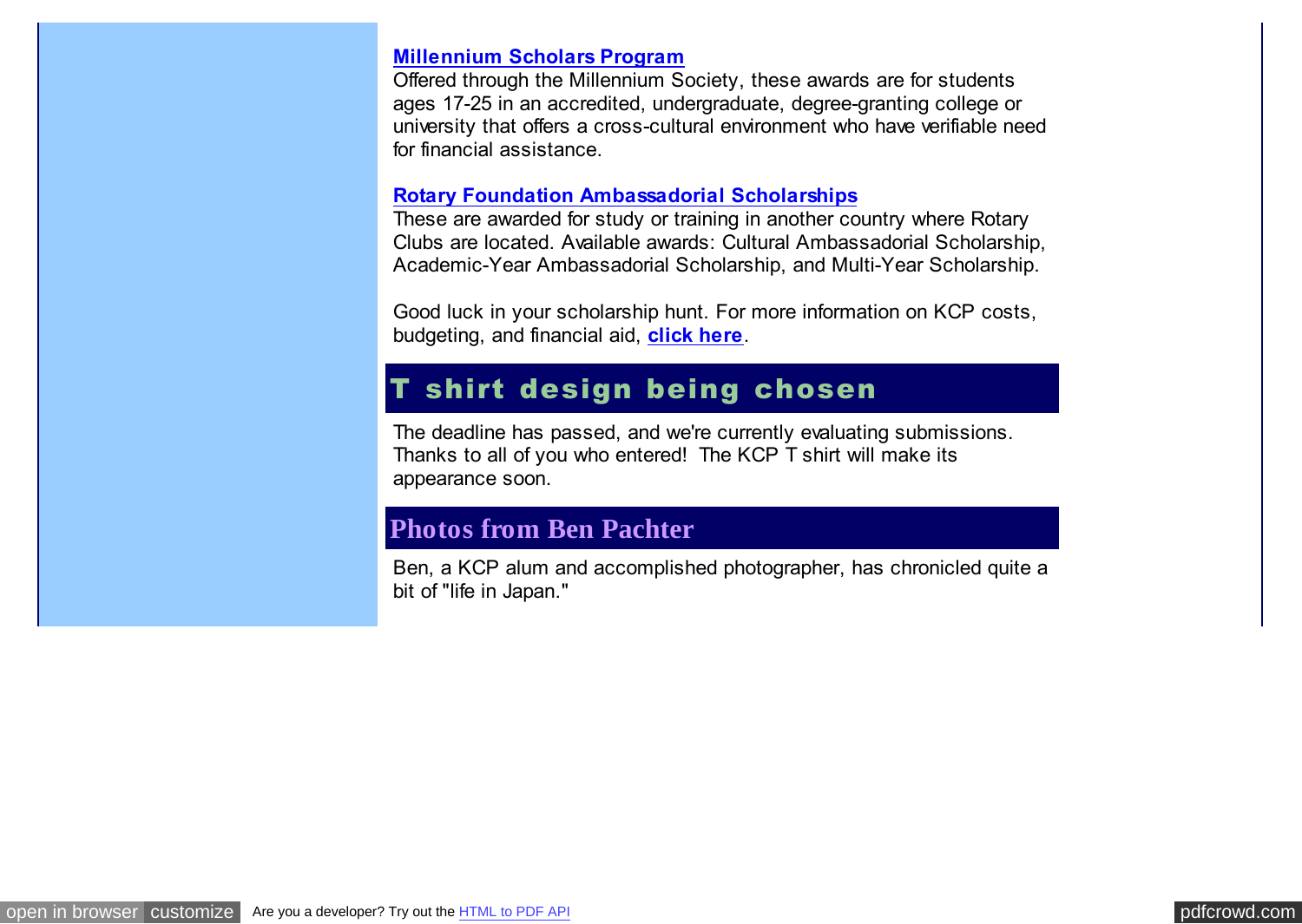

This set shows the Sanno Matsuri, Ueno Park, and more. To see more of his photos (on our KCP facebook page), **[click here](http://pdfcrowd.com/redirect/?url=http%3a%2f%2fwww.facebook.com%2falbum.php%3faid%3d129075%26id%3d150769693845&id=in-110620232759-b879d2df)**.

Thanks, Ben!

## **Spring deadline closing in fast**

It's right on us! If you want to apply to the Spring 2010 KCP program, the deadline is December 5! Don't delay any longer--check out those scholarship sites, and please plan to join us. **You don't want to miss the cherry blossoms . . .** 

**KCP International USA** PO Box 28028 Bellingham, Washington 98228-0028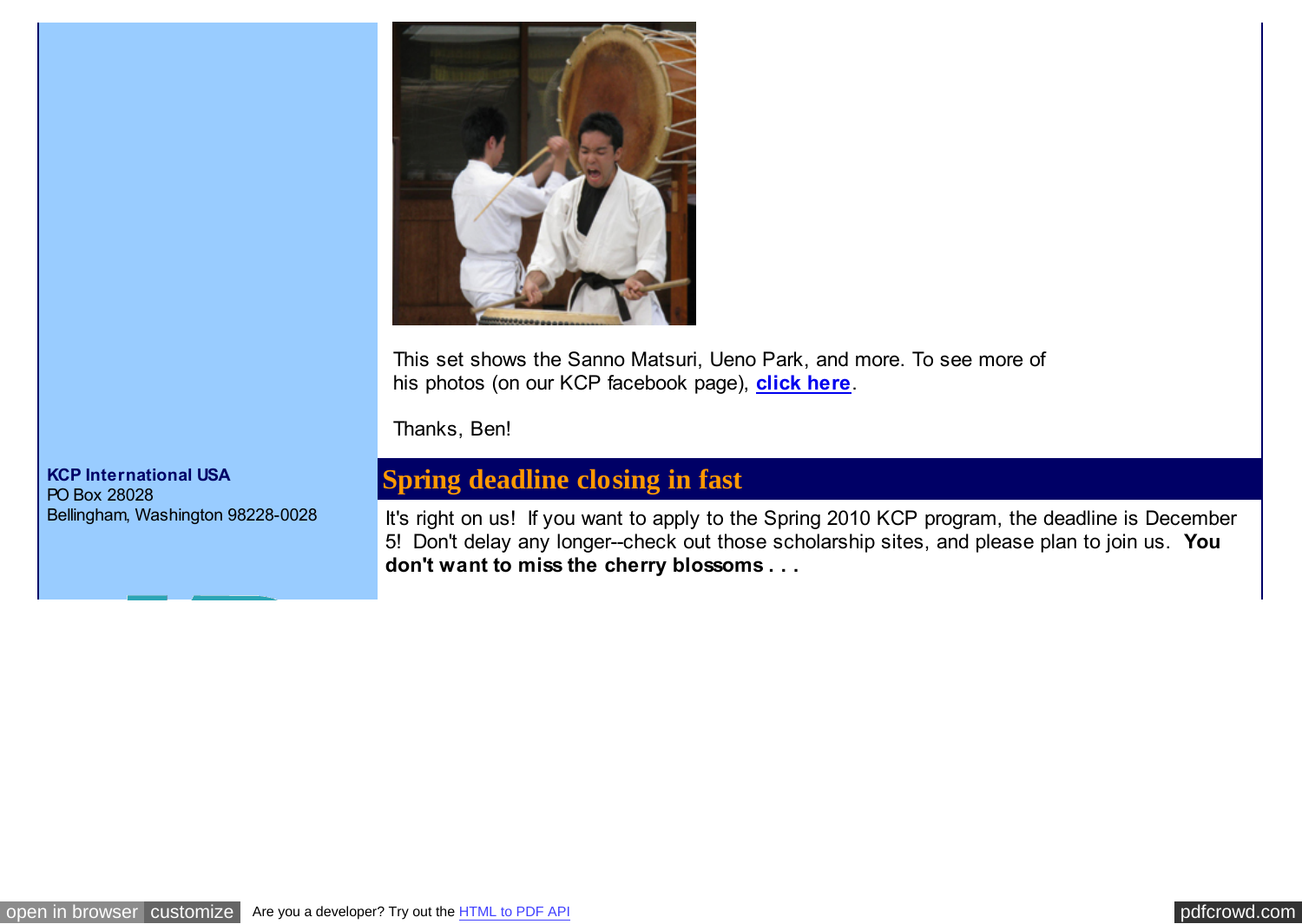



### **[Applying to KCP](http://pdfcrowd.com/redirect/?url=http%3a%2f%2fwww.kcpinternational.com%2fapplying%2fapplication_pdf.html&id=in-110620232759-b879d2df)**

Happy holidays, **Mike and the KCP International team**

*KCP Japanese Language School . . . full immersion for the motivated student.*

*[www.kpcinternational.com](http://pdfcrowd.com/redirect/?url=http%3a%2f%2fwww.kcpinternational.com%2f&id=in-110620232759-b879d2df)*

[Email Marketing](http://pdfcrowd.com/redirect/?url=http%3a%2f%2fwww.constantcontact.com%2findex.jsp%3fcc%3devents01&id=in-110620232759-b879d2df) by